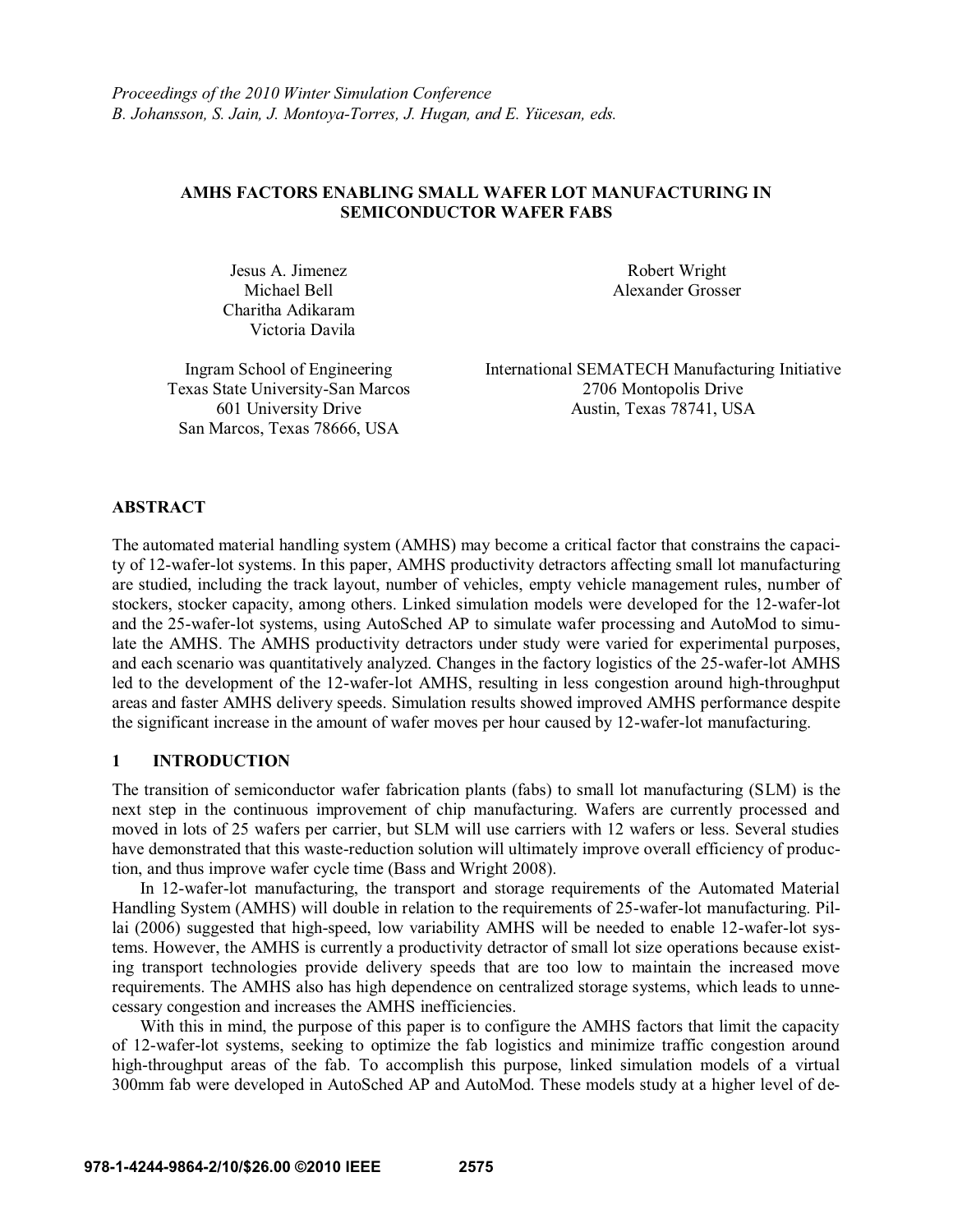tail the interactions that occur between the wafer processing equipment and the AMHS, thus providing more accurate estimations of the fab performance metrics.

The remaining part of this paper is as follows. Section 2 presents the related literature review. Section 3 describes the characteristics of the 300mm virtual fab under study. Section 4 provides an analysis of the AMHS productivity detractors in 25-wafer-lot wafer fabs. Similarly, Section 5 provides an analysis and configuration of the AMHS productivity detractors to enable 12-wafer-lot manufacturing. Section 6 summarizes the conclusions of this study and explains our future work.

#### **2 LITERATURE REVIEW**

The published work available in the literature attempts to study the feasibility of small lot manufacturing in semiconductor wafer fabs. Marshall, Rust, and Schmidt (2008) identified a number of productivity detractors that need to be addressed for the next generation of factories. The productivity detractors included batching and cascading methodology, setup time and first-wafer delays, AMHS delivery and tool buffering, etc. The authors proposed 12-wafer lots as a waste reduction solution. Pettinato and Pillai (2005) performed a preliminary analysis of factors that will contribute to the conversion of factories from 300mm wafers to 450mm, and suggested that 450mm wafer fabs will integrate SLM operations. Adusumilli and Wright (2004) conducted a simulation study on standard Front Opening Unified Pod (FOUP) capacities of 25 and 13. Results showed that the use of the 13-wafer FOUP did not provide conclusive evidence that the lower lot size was favorable over a larger lot size. Wright and Chang (2006) discussed the advantages and disadvantages of small transfer batch sizes in a semiconductor factory. They establish a method to determine the theoretical cycle time from the prospective of the wafer. More commonly the cycle time is determined from the perspective of the lot. Their study provided an opportunity for reduction of cycle time by minimizing transfer batch sizes.

There is a lack of papers that study the impact of the AMHS in SLM fab operations. Pillai (2006) indicated that the next generation transport systems for the small lot manufacturing model must have higher transport capabilities than existing vehicle-based solutions. Glüer (2003) discussed the importance of optimizing AMHS operations due to the high amount of move transaction observed in megafabs (i.e. fabs with throughput levels of 100,000 wafer starts per month or more). A MaxFlow algorithm is presented as a preliminary step for designing the AMHS layout. Zimmerhackl et al. (2007) investigated the effects of small lot manufacturing on factory performance. Their analysis showed an increase of up to 23% in the reduction of cycle time. Authors identified the need of further studies on AMHS operation, equipment front-end design, and FOUP handling scenarios.

### **3 DESCRIPTION OF SYSTEM AND CORRESPONDING SIMULATION MODELS**

Texas State University-San Marcos and International SEMATECH Manufacturing Initiative (ISMI) combined modeling initiatives to assess and ensure 300 mm production of a virtual manufacturing fab. Linked Capacity/AMHS models were developed in AutoSched AP (version 9) and AutoMod (version 12) to simulate the 12-wafer-lot and 25-wafer-lot systems. These models were concepts driven by SEMATECH'S Factory for Small Lot Size (FSLS) project in 2008/2009.

The AutoSched AP model infrastructure is made up of 3 different technologies, including 32nm, 45nm, and 65nm. The least advanced technology, 65 nm, is represented by 3 process flows with a total of 8, 9, and 10 metal levels, each of which is modeled as an individual process route in wafer manufacturing model. The release rate is 30,000 wafer starts per month (wspm) for product wafers and 4,500 wspm for non-product wafers or test-wafers. Each processing route, 5 total, consists of approximately 500 to 700 processing steps. In addition, there are 54 different workstations and about 700 tools.

The AutoMod models have the following characteristics:

 $\bullet$  Bays are arranged along a central spine layout with an inner loop and two outer loops. The layout dimensions are shown in Figure 1.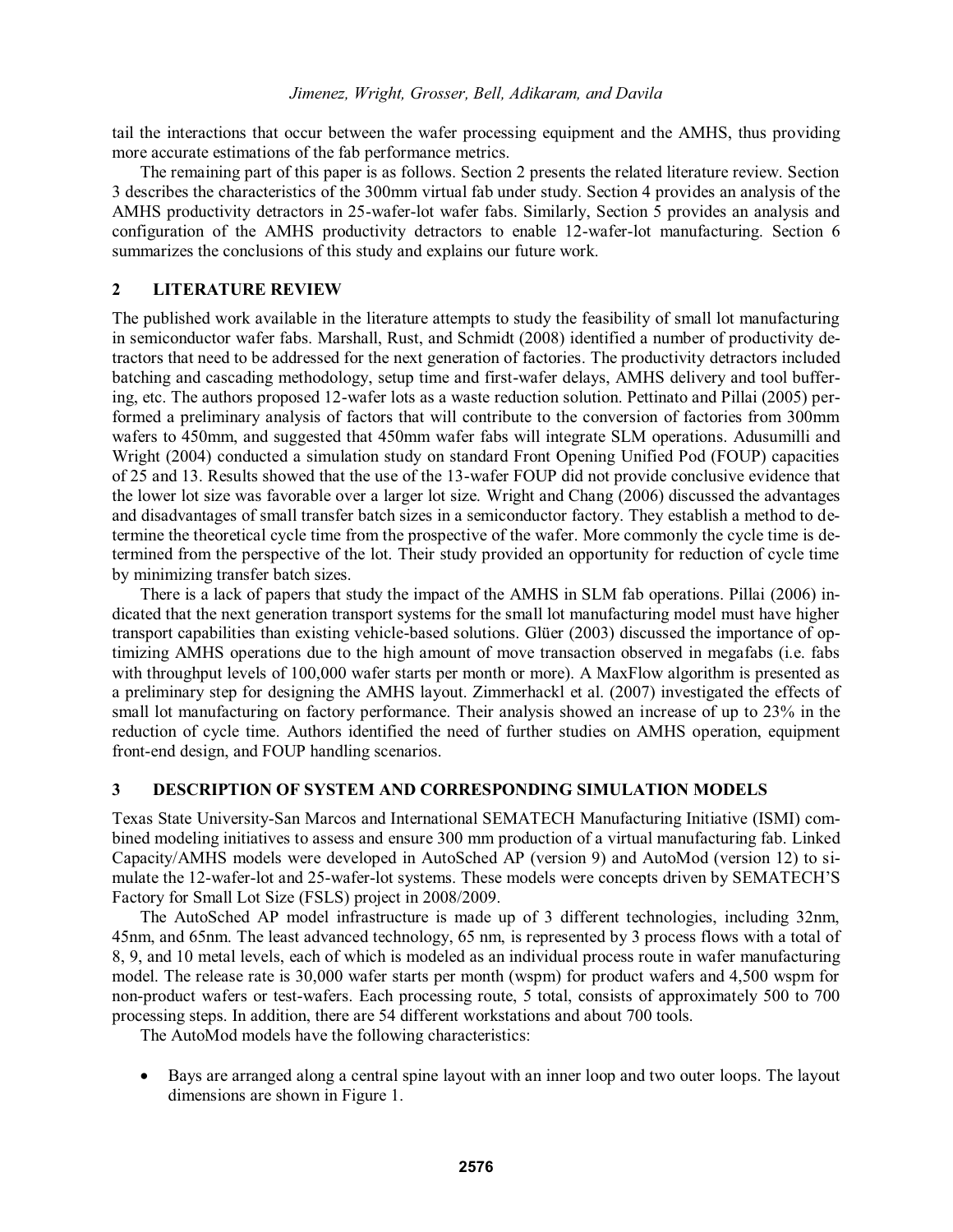- The fab has a 38-bay configuration. Each bay can hold up to 24 tools. Figure 2 provides a graphical representation of the tool distribution organized by bay and tool position.



Figure 1: Spine layout configuration for the 300mm virtual fab



Figure 2: Tool type organized by location

- $\bullet$ Tools have finite tool port capacity.
- $\bullet$  The AMHS performs tool-to-tool (TtT) moves and tool-to-stocker/stocker-to-tool (TtS/StT) moves.
- $\bullet$ Vehicles travel at a forward velocity of 6.6 ft/sec and at a curve velocity of 2.4 ft/sec.
- $\bullet$ AMHS tracks are unidirectional.
- $\bullet$  Vehicle hoist time is 7.5 sec. for a complete cycle, which includes extending and retracting the vehicle's hoist to load/unload a carrier.
- $\bullet$ The number of vehicles ranges between 125-250 vehicles.
- $\bullet$ The number of stockers ranges between 12-24 stockers.
- $\bullet$ Each stocker has a finite storage capacity.
- $\bullet$ Each stocker has one input and one output port.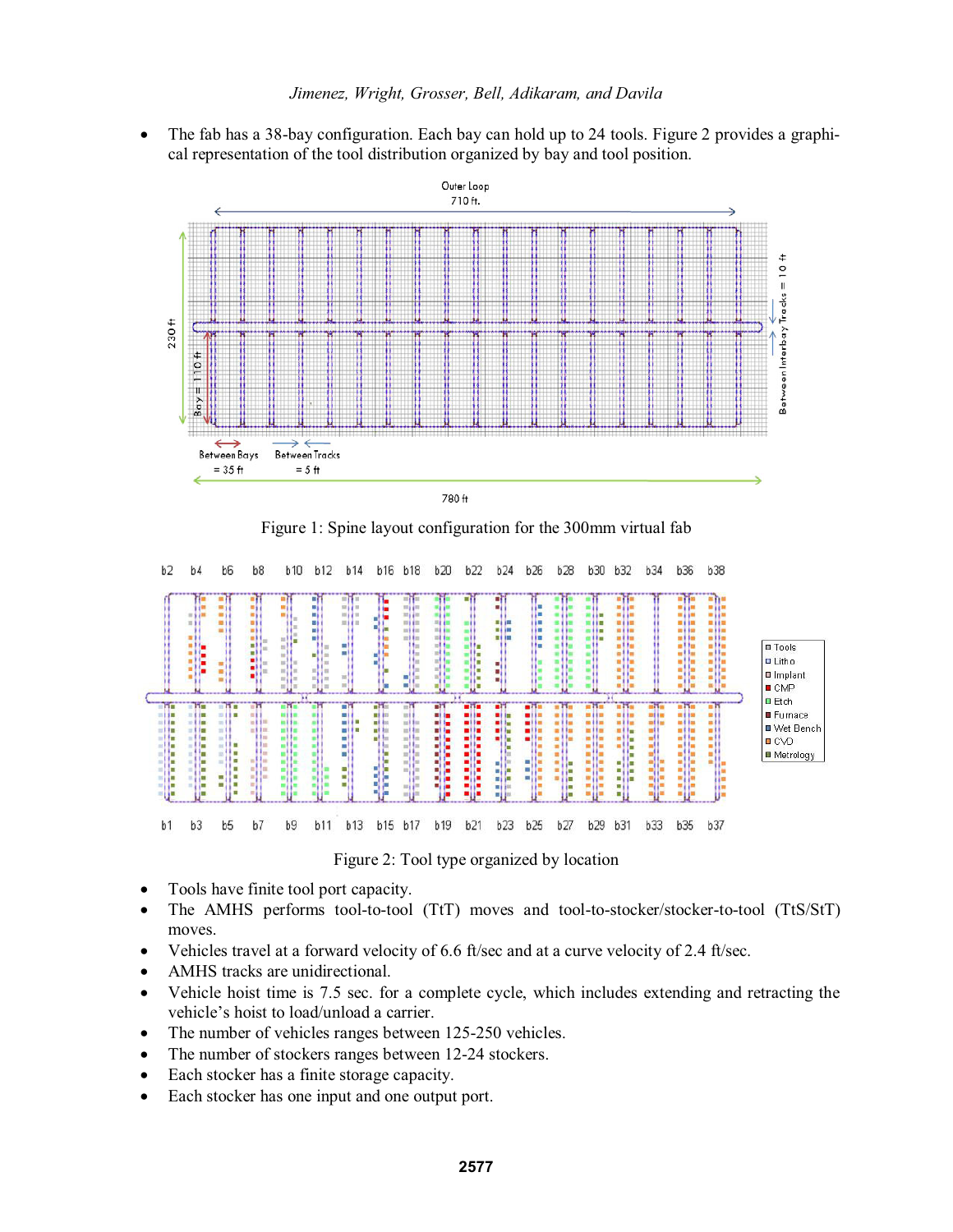## **4 ANALYSIS OF 25-WAFER-LOT SYSTEMS**

### **4.1 Experimental Design**

Critical AMHS factors constraining wafer processing were identified in this study. These factors are summarized in Table 1. A series of linked models (i.e. Models I-VII) were developed by changing the corresponding factor levels.

|              | Factor                 | <b>ASAP</b>              | <b>Linked Wafer Processing/AMHS Model</b> |                  |                  |                  |                  |                 |                 |  |
|--------------|------------------------|--------------------------|-------------------------------------------|------------------|------------------|------------------|------------------|-----------------|-----------------|--|
| Code         |                        | Model<br><b>Baseline</b> |                                           | $\mathbf{I}$     | Ш                | IV               |                  | VI              | VII             |  |
| A            | # of Vehicles          | $\infty$                 | 200                                       | 200              | 200              | 150              | 125              | 150             | 125             |  |
| B            | # of Stockers          | 30                       | 12                                        | 12               | 12               | 12               | 12               | 12              | 12              |  |
| $\mathsf{C}$ | Stocker capacity       | $\infty$                 | 9600                                      | 9600             | 2400             | 2400             | 9600             | 2400            | 2400            |  |
| D            | Tool-to-tool move rate | $0\%$                    | 47%                                       | 27%              | 25.4%            | $25.4\%$         | 47%              | 25.2%           | 25.2%           |  |
| E            | Inner loop             | None                     | Single                                    | Single           | Single           | Single           | Single           | Single          | Single          |  |
| F            | Outer loop             | None                     | Single                                    | Single           | Single           | Single           | Single           | Single          | Single          |  |
| G            | Empty vehicle control  | None                     | VDB <sup>1</sup>                          | VDB <sup>1</sup> | VDB <sup>1</sup> | VDB <sup>1</sup> | VDB <sup>1</sup> | ZB <sup>2</sup> | ZB <sup>2</sup> |  |

Table 1: Summary of experimental factors and factor levels used within the 25-wafer-lot linked model

1. VDB = Vehicle Dedication to Bay  $2. ZB = Z$  one Balancing

## **4.2 Summary of Results**

The 25-wafer-linked models (Models I-VII) were simulated for 750 days, which includes a warm-up period of 250 days. Several snaps were collected during the simulation run. Each model was stable. The performance statistics that were analyzed included delivery time (broken down into retrieve and transport times), moves per hour, stocker load, and vehicle utilization, among others. The results of these simulations are summarized in Table 2, organized by model (rows) and performance statistics (columns).

| <b>Model</b>                                                      | Vehicle<br><b>Utilization</b><br>$(\%)$ | Avg. Stocker<br>Load<br>(lots) | <b>Total Stocker</b><br>Load<br>(lots) | <b>Moves</b><br>Per<br>Hour | Retrieval<br><b>Time</b><br>(sec.) | <b>Transport</b><br><b>Time</b><br>(sec.) |
|-------------------------------------------------------------------|-----------------------------------------|--------------------------------|----------------------------------------|-----------------------------|------------------------------------|-------------------------------------------|
| <b>I:</b> $(200 \text{ veh}/12 \text{ stk})$<br>9600 stk cap/VDB) | 21                                      | 57                             | 684                                    | 1393                        | 60                                 | 84                                        |
| II: $(200 \text{ veh}/12 \text{ stk})$<br>9600 stk cap/VDB)       | 26                                      | 58                             | 705                                    | 1716                        | 100                                | 91                                        |
| <b>III:</b> (200 veh/ 12 stk/<br>2400 stk cap/VDB)                | 25                                      | 51                             | 614                                    | 1715                        | 73                                 | 87                                        |
| IV: (150 veh/ 12 stk/<br>2400 stk cap/VDB)                        | 36                                      | 57                             | 689                                    | 1713                        | 102                                | 85                                        |
| $V: (125 \text{ veh}/12 \text{ stk})$<br>9600 stk cap/VDB)        | 33                                      | 59                             | 707                                    | 1394                        | 95                                 | 82                                        |
| VI*: (150 veh/ 12 stk/<br>2400 stk cap/ ZB)                       | 56                                      | 53                             | 636                                    | 1723                        | 133                                | 86                                        |
| VII*: (125 veh/ 12 stk/<br>$2400$ stk cap/ $ZB$ )                 | 69                                      | 52                             | 622                                    | 1717                        | 136                                | 83                                        |

Table 2: Summary of simulation results for the 25-wafer-lot linked model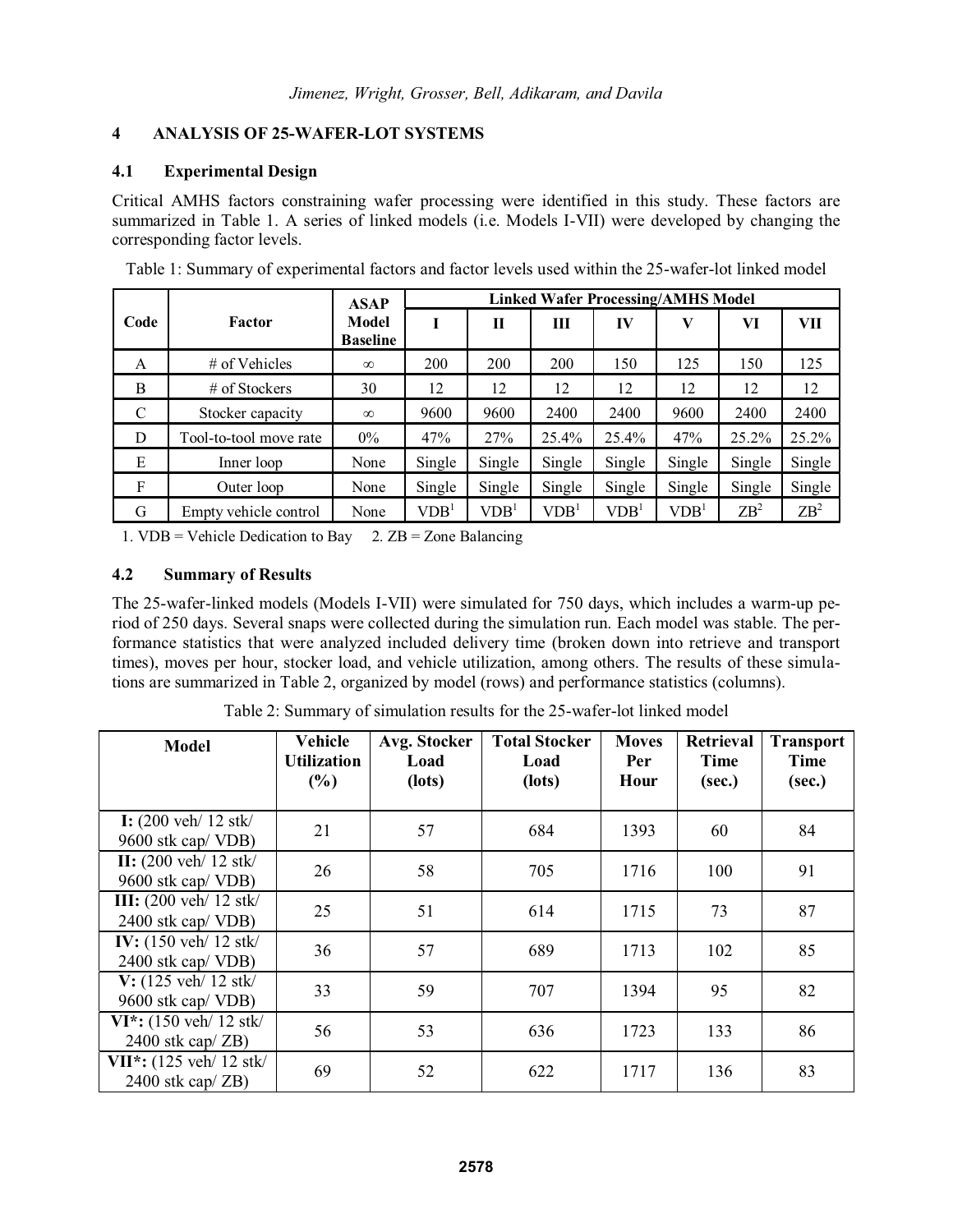According to Table 2, Cycle Time ranges between 46.3 and 47.99 days. The final 25-wafer-lot models were simulated with both 125 and 150 vehicles, using the ZB rule, which are intended to be representative of the utilization in today's factories.

#### **4.2.1 Vehicles**

Prescreening experiments with the linked model demonstrated that the number of vehicles should be between 125 and 250 vehicles for a given configuration to produce feasible and reasonable fab performance. According to Table 2, the number of vehicles affects the amount of time to respond to a move request (i.e. retrieve time) and the time to transfer a carrier between two processing steps (i.e. transport time). In general, a small supply of vehicles increase retrieve time, but it also decreases transport time. However, a large supply of vehicles decreases retrieves time, but it also increases transport time. Higher retrieve times tend to accumulate more carriers at stockers. These observations are made by analyzing three different comparisons (i.e., Model I vs. Model V, Model III vs. Model IV, and Model VI vs. Model VII).

#### **4.2.2 Stockers**

The number of stockers is a factor that also affects the retrieve time and transport time. In a system with fewer stockers, most stockers process a larger amount of carriers. As a result, carriers experience longer delays at the stocker waiting to access the stocker's output port. A large amount of vehicles accumulate around the stocker, waiting to pick up and drop off carriers. Furthermore, with fewer stockers, carriers will travel longer distances if the stocker is not strategically located near destination tools. Increasing the number of stockers, on the other hand, should reduce these time delays, and thus decrease the overall delivery time. The 25-wafer-lot linked model has 12 stockers.

#### **4.2.3 Stocker capacity**

Each of the 12 stockers represented in the system was constrained initially at 800 lots, providing a total storage capacity of 9600 lots. Preliminary simulation results indicate that there is approximately 317% more storage capacity in this scenario than the average WIP level (which is about 2300 lots for the 25 wafer-lot linked model).

A more conservative scenario was designed by reducing the total stocker capacity to 2400 lots. Such total storage capacity represents only about 4% more that the average WIP level. In this linked model, tools were dedicated to a primary stocker. Individual stocker capacities fluctuate between 100 and 300 lots. Each stocker capacity was determined based on the number of tools dedicated to the stocker, as well as the tool's move settings. Several iterations of simulations were required prior to determining the stocker's optimal capacity levels, particularly because some stockers reached their maximum storage capacity during the simulation. In other words, the stocker was dedicated to more tools than the capacity of the stocker.

In general, reducing the stocker capacity from 9600 to 2400 lots leads to lower retrieve and transport times. This effect is expected because there are fewer carriers per stocker load port constraining other carriers to access a vehicle. The transport time is lower too because there is less congestion around stockers, thus decreasing the utilization of vehicles. These conclusions are made by comparing Model II vs. Model III.

#### **4.2.4 Tool-to-tool move rate**

As was discussed above, another way to over utilize stockers is by changing the move settings (i.e. toolto-tool vs. tool-to-stocker/stocker-to-tool settings). A tool configured with a tool-to-tool setting receives lots directly from an upstream tool. However, if there is no capacity at the tool load ports, carriers will go to the stocker assigned to the tool family. Alternatively, for a tool configured with a tool-to-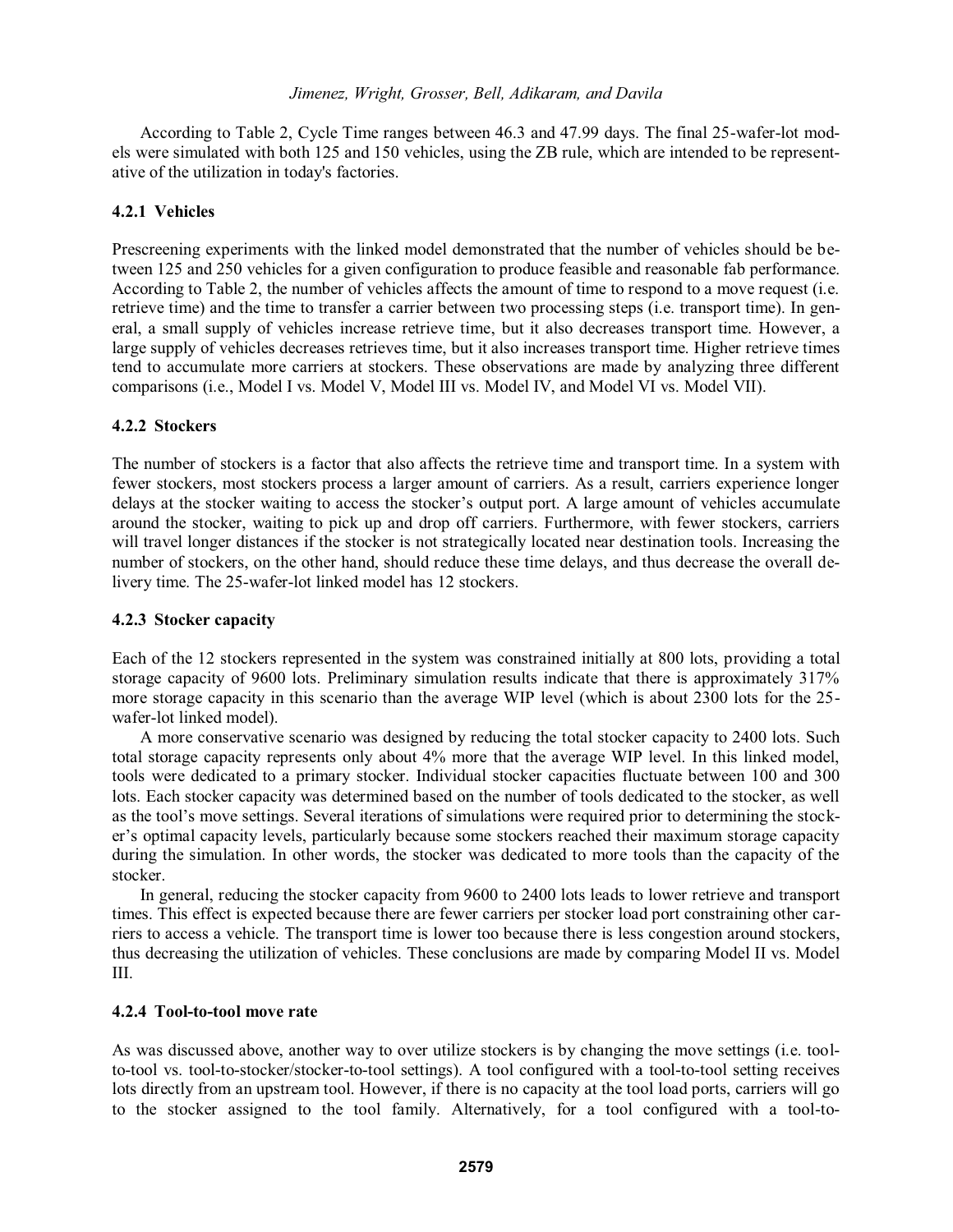stocker/stocker-to-tool setting, carriers must go to the stocker that is assigned to the tool before it travels to the destination tool. In either case, the destination of the carrier will depe   policy after the current processing step is completed. This study considers tool-to-tool move rates of approximately 25% and 45%.

Increasing the rate of tool-to-tool deliveries results in less moves per hour required to be processed by the AMHS. The reader should note that the total number of moves per hour metric represents the sum of individual tool-to-tool, tool-to-stocker, and stocker-to-tool transfers. Our simulation results show that retrieval time, transport time, and vehicle utilization drops because there is less congestion in the system. These conclusions are made by comparing Model I vs. Model II.

### **4.2.5 Inner loop**

The inner loop is unidirectional, following a counterclockwise direction. The inner loop unites the bays around the center of the fab, enabling vehicles to access a bay from all other bays. There are two linear tracks in the inner loop, each with a length of 770.0 ft. In addition, there are two curvilinear sections uniting the linear sections at the two extremes (each with a length of 15.7 ft.); and six crossovers (each with length of 15.7 ft.). The total length of the inner loop is 1665.7 ft.

## **4.2.6 Outer loop**

The outer loop is also unidirectional, following a clockwise direction. The outer loop unites the bays from the outside. Vehicles can only access certain bays by using the outer loop. There are two linear tracks in the outer loop, each with a length of 710.0 ft.

### **4.2.7 Empty vehicle control rules**

Empty vehicle management is critical for an effective AMHS performance. After completing the delivery of a carrier, an AMHS vehicle needs to find a location where to wait until it is claimed by other carriers. An empty vehicle should therefore be strategically positioned in the fab by minimizing the travel time (or distance) to the next assigned "pick-up" job. Managing empty vehicles also contributes to less vehicle congestion, higher vehicle utilization, and lower waiting times for vehicles. In this project, we studied two empty vehicle control rules: Vehicle Dedicated to Bays (VDB) and Zone Balancing (ZB).

### **4.2.8 Vehicle Dedicated to Bays**

This management policy models a pessimistic case in which vehicle resources are ineffectively consumed. Under the VDB rule, empty vehicles are assigned to the interbay or one of the 38 bay loops. Vehicles operating in a bay loop are capable of performing tool-to-tool and tool-to-stocker deliveries, whereas the vehicles operating in the interbay loop are capable of performing stocker-to-tool deliveries only. Empty vehicles travel around the assigned loop, also referred to as the home loop, until a carrier claims it.

Once a move request is received, the empty vehicle picks up the carrier at the tool or stocker. The vehicle loads the carrier, and transfers it to the destination location. Then, the vehicle returns "empty" to its home loop after completing its delivery task, where it checks for any unassigned carriers.

### **4.2.9 Zone Balancing (ZB)**

The idea behind ZB is removing unnecessary delays caused by dedicating vehicles to bays (i.e. congestion caused by returning empty vehicles to home bay). In the ZB rule, the main loop and the bays are denominated zones. There are therefore 39 zones in the fab. Empty vehicles do not return to home, as was observed in the VDB rule, but instead they are allowed to remain at the zone where they complete a deli-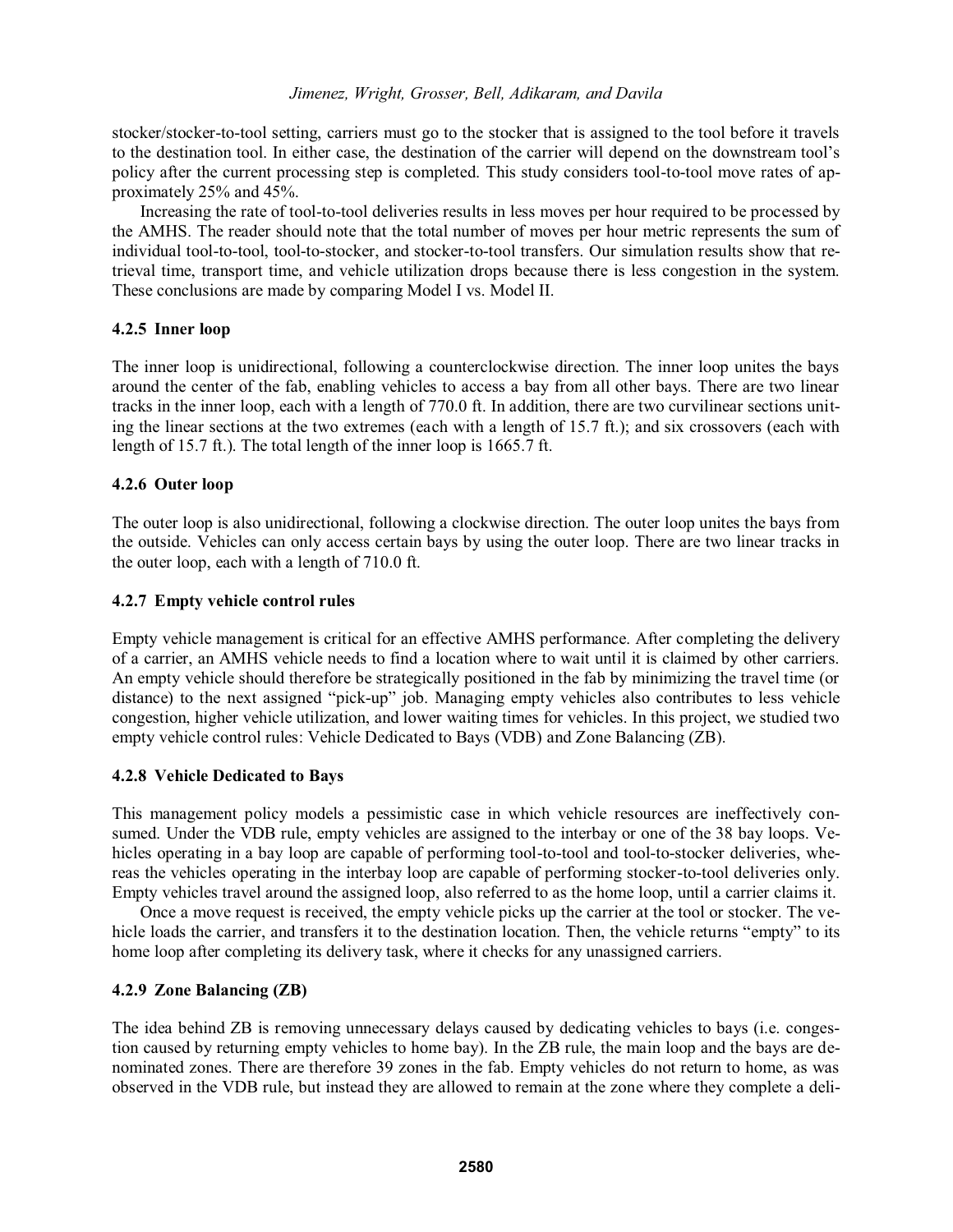very job. Alternatively, these vehicles may be sent to other zones to pick up high-priority jobs (carriers that have not been able to claim an empty vehicle due to an absence of vehicles at the zone).

To avoid an undersupply or oversupply of empty vehicles, the zone's number of vehicles is constantly compared against certain predefined levels, called watermarks. There is a high watermark level and low watermark level defined for each zone. The function of the low watermark level is to pull empty vehicles from other zones if the number of empty vehicles at the zone falls below this level. This effect occurs when the rate at which vehicles leave the zone is higher than the rate at which empty vehicles become available at the zone (e.g. after completing a delivery at the current zone). Maintaining a solid base of empty vehicles at the zone, such as that enabled by an adequate low-watermark level, is a critical contributor to reducing the time that carriers wait for empty vehicles.

On the other hand, an oversupply of empty vehicles at the zone leads to congestion and low vehicle utilizations. The function of the high water mark level is to avoid accumulating empty vehicles at the bay. When the number of empty vehicles exceeds the high watermark level, then those vehicles in excess are sent to the main loop system. This effect occurs when the rate at which vehicles empty vehicles become available at a zone is higher than the vehicles that depart the zone.

In this study, vehicles have higher utilizations operating under the ZB-based management system than those vehicles operating under the VDB-based management system. The comparison is based on Models IV and VI.

#### **4.3 Lessons learned on 25-wafer-lot models**

The modeling of the 25-wafer modeling was challenging. Significant model development was done in order to achieve stable models. The top critical changes to the 25-wafer-linked models as the simulations progressed were:

- 1 Optimizing the rate of tool-to-tool moves, as well as determining the tools to be configured with a tool-to-tool setting.
- 2 Providing sufficient track length for the AMHS system. Adding shortcuts in the main loop and including a single outer loop provided faster delivery speeds.
- 3 Finding the adequate number of vehicles to reach a stable wafer processing system was important. Several simulations were run at 125, 150, 200, 250, 300, and 400 vehicles.
- 4 Providing additional vehicle capacity by using empty vehicle management algorithms.
- 5 Finding adequate start-up locations for the different equipment sets.
- 6 Finding an adequate amount of stockers.

### **5 ANALYSIS OF 12-WAFER-LOT SYSTEMS**

#### **5.1 Experimental Design**

The 12-wafer-lot linked model was developed by using the 25-wafer-lot linked model as the baseline (see Table 3). The resulting layout is shown in Figure 3. The levels of the AMHS factors constraining wafer processing were changed in order to increase AMHS capacity, considering the higher amount of moves expected in systems with smaller lot sizes.

More specifically, the 25-wafer-lot baseline incurred the following modifications in order to create the 12-wafer-lot model:

- Due to the increased vehicle traffic around it, the outer loop was upgraded into a two-track traffic system in certain areas, especially near stockers.
- 12 additional stockers were added (for a total of 24 stockers), in response to higher WIP levels in a small- lot-size environment. Total stocker capacity was increased to 6590 lots (limited stocker capacity).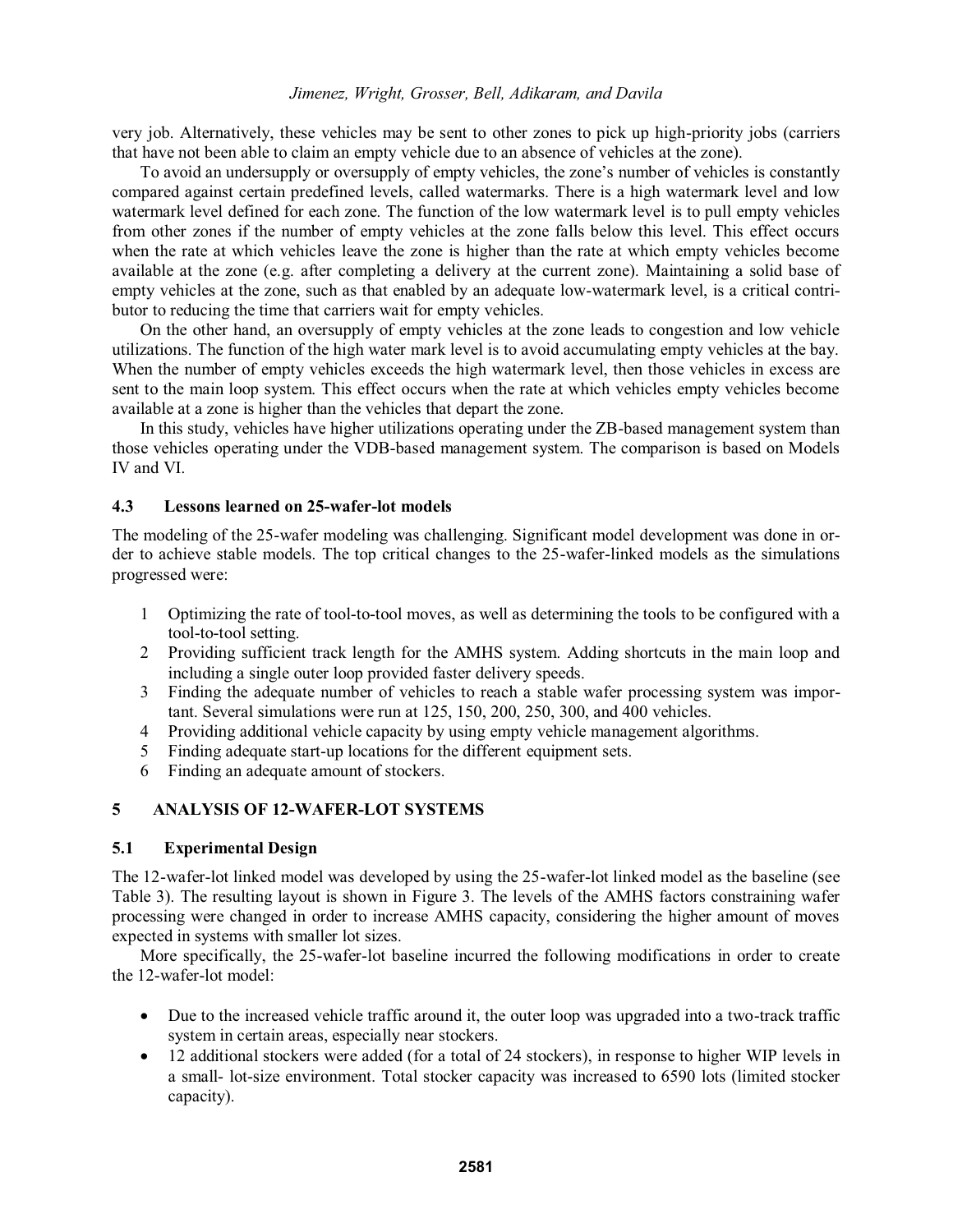- $\bullet$  18 stockers were positioned around the perimeter of the fab in order to minimize congestion at the inner loop.
- $\bullet$  Connected the inner and outer loop to provide more alternate routes and direct transport connections.
- $\bullet$  Empty vehicles in the main loop now circulate around the outer loop. As a result of these change, utilized vehicles can reach destinations between two different bays by using a less congested inner loop.
- $\bullet$  The number of vehicles was increased to 250 vehicles, in response to a higher amount of moves requests received by the AMHS.
- $\bullet$  Empty vehicles give higher priority to move requests, thus reducing the time that carriers wait to be picked up by an empty vehicle.
- $\bullet$  The tool-to-tool settings were changed for a significant amount of tools, considering tools have different characteristics than those used in the corresponding 25-wafer-lot baseline.
- $\bullet$ Tools were reassigned to stockers in order to rebalance the load at the stockers.

Table 3: Summary of experimental factors and factor levels used within the 12-wafer-lot linked model

| Code | Factor                  | 25-Wafer-Lot<br>Linked Model<br><b>Baseline</b> | 12-Wafer-Lot<br>Linked Model<br><b>Baseline</b> |
|------|-------------------------|-------------------------------------------------|-------------------------------------------------|
| A    | # of Vehicles           | 125                                             | 250                                             |
| B    | # of Stockers           | 12                                              | 24                                              |
| C    | Stocker capacity (lots) | 2400                                            | 6590                                            |
| D    | Tool-to-tool move rate  | 27%                                             | 27%                                             |
| E    | Inner loop              | Single                                          | Single                                          |
| F    | Outer loop              | Single                                          | Single (2-Track)                                |
| G    | Empty vehicle control   | ΖB                                              | ΖB                                              |



Figure 3: Spine layout configuration for 12-wafer lot system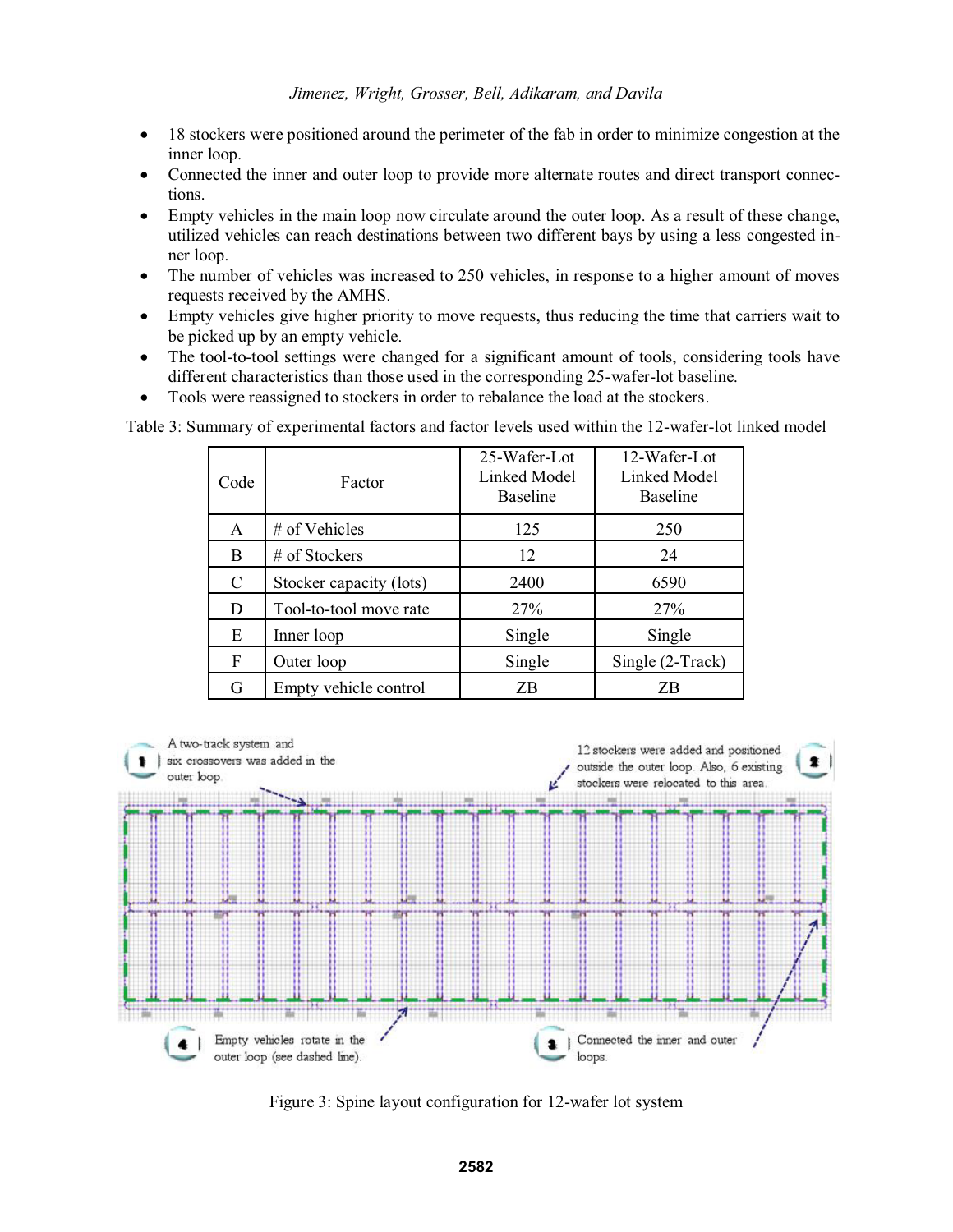## **5.2 Summary of Results**

The results of the 12-wafer-lot baseline are shown in Table 4. For convenience of the reader, this table also replicates the results of the 25-wafer-lot baseline, both at 125 and 150 vehicles. These results were obtained by running the simulation model for 750 simulation days, including a warm-up period of 250 days. Each independent model was stable.

| <b>Model</b>                                                                       | <b>Vehicle</b><br><b>Utilization</b><br>$(\%)$ | Average<br><b>Stocker</b><br>Load<br>(lots) | <b>Total</b><br><b>Stocker</b><br>Load<br>(lots) | <b>Moves</b><br>Per<br>Hour | <b>Retrieve</b><br><b>Time</b><br>(sec.) | <b>Transport</b><br><b>Time</b><br>(sec.) |
|------------------------------------------------------------------------------------|------------------------------------------------|---------------------------------------------|--------------------------------------------------|-----------------------------|------------------------------------------|-------------------------------------------|
| 25-Wafer-Lot Baseline<br>$(125 \text{ veh}/12 \text{ stk}/2400 \text{ stk cap})$   | 69                                             | 52                                          | 622                                              | 1717                        | 136                                      | 83                                        |
| 25-Wafer-Lot Baseline<br>$(150 \text{ veh}/ 12 \text{ stk}/ 2400 \text{ stk cap})$ | 56                                             | 53                                          | 636                                              | 1723                        | 133                                      | 85                                        |
| 12-Wafer-Lot Baseline<br>$(250 \text{ veh}/ 24 \text{ stk}/ 6590 \text{ stk cap})$ | 47                                             | 41                                          | 972                                              | 2964                        | 44                                       | 89                                        |

Table 4: Summary of results for the 12-wafer-lot linked model

From the AMHS standpoint, the changes made to the 12-wafer-model baseline improved the system performance considerably. The extra 2443.6-ft of track that was added to the system, the reduction of areas with high traffic concentrations (e.g. near stockers) and the improvements in vehicle logistics resulted in a 5-second increase in transport time. Such increase is small considering that the number of moves per hour increased by 72-percent and there are twice as many vehicles than in the 25-wafer-lot baseline (125 vehicles). Similarly, system improvements lead to approximately 67% decrease in the retrieve times. The total number of carriers stored at stockers increased due to the higher WIP levels of the 12-wafer-lot system; however, the number of carriers per stocker dropped by almost 22.7% due to the additional stockers. In part, doubling the stocker count also contributed to lower retrieve times because there are fewer carriers per stocker load port. The vehicle utilization for the 12-wafer-lot AMHS is 47.2%. Such decrease represents approximately 15-24% less utilization than what is observed in the 25-wafer-lot baseline, providing flexibility to decrease the vehicle count.

## **5.3 Lessons learned on 12-wafer-lot models**

The development of the 12-wafer-lot model had similar challenges to those of the 25-wafer-lot model. The top critical changes to the 12-wafer-linked models were:

- 1 Determining the tools to be configured with a tool-to-tool setting.
- 2 Doubling number of vehicles and stockers provided sufficient vehicle and storage capacity to account for the increased WIP levels.
- 3 Adding additional track, moving stockers to the outer loop, and improving the vehicle logistics provided faster delivery speeds.

# **6 CONCLUSIONS**

This paper identifies the AMHS factors that limit the productivity of 12-wafer-lot systems. These factors comprise the track layout, number of vehicles, empty vehicle management rules, number of stockers, and stocker capacity. These factors were evaluated and configured using linked simulation models. This study reports the lessons learned gained from our simulation analysis. In fact, our studies with a 12-wafer-lot virtual fab demonstrated that the AMHS is capable of supporting small lot operations if congestion is minimized around high traffic areas. The main solutions investigated included adding additional track around high-throughput stockers, increasing the amount of transports in the AMHS, and improving the control of empty transports. This work is part of a long-term research effort to design next generation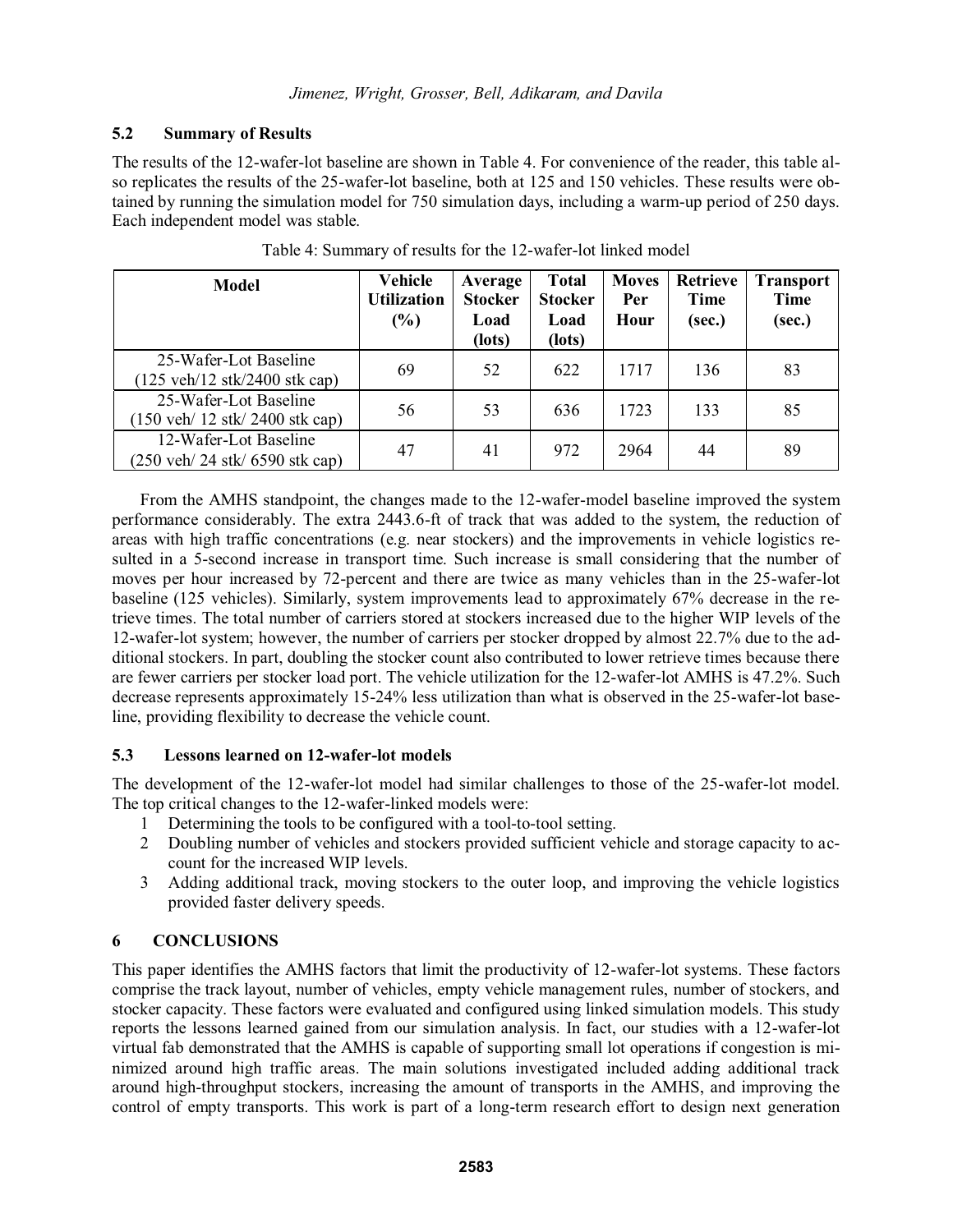semiconductor wafer fabs. In our future research, our simulation studies will incorporate and evaluate the performance of four-track systems and undertrack storages.

## **ACKNOWLEDGEMENTS**

This work was funded by SEMATECH, Inc., under agreement #: 100158-MM.

## **REFERENCES**

- Adusumilli, K. M., and R. Wright. 2004. Comparative factory analysis of standard FOUP capacities*.* In *Proceedings of the 2004 Winter Simulation Conference,* ed. R.G. Ingalls, M.D. Rossetti, J.S. Smith, and B.A. Peters, 1930-1934. Piscataway, New Jersey: Institute of Electrical and Electronics Engineers, Inc.
- Bass, E., and R. Wright. 2008. Modeling semiconductor factories for equipment and cycle time reduction opportunities. *Future Fab International* 24:50-55.
- Glüer, D. 2003. Optimization of automated material handling systems regarding robustness and delivery time*. IEEE/SEMI Advanced Manufacturing Conference*, 96-100.
- Marshall, L., K. Rust, and K. Schmidt. 2007.  $\overline{300}$ mm prime gaps that need to be addressed to boost productivity. *International Symposium on Semiconductor Manufacturing*, 1-4.
- Pettinato, J., and D. Pillai. 2005. Technology decisions to minimize 450-mm wafer size transition risk. *IEEE Transactions on Semiconductor Manufacturing* 18:509-501.
- Pillai, D. 2006. The future of semiconductor manufacturing. *IEEE Robotics and Automation Magazine* 13:16-24.
- Wright, D. R., and T. Chang. 2006. Cycle time perspectives for small transfer batch size*. The 17th Annual SEMI/IEEE Advanced Semiconductor Manufacturing Conference*, 312-315.
- Zimmerhackl, O., J. Rothe, K. Schmidt, and L. Marshall. 2007. The effects of small lot manufacturing on AMHS operation and equipment front-end design*. International Symposium on Semiconductor Manufacturing*, 1-5.

### **AUTHOR BIOGRAPHIES**

**JESUS A. JIMENEZ** is an Assistant Professor in the Industrial Engineering program of the Ingram School of Engineering at Texas State University-San Marcos. He obtained his Ph.D. in Industrial Engineering from Arizona State University, and his M.S. and B.S. in Industrial Engineering from The University of Texas at El Paso. He is director of the Center for High Performance Systems (CHiPS) at Texas State University-San Marcos, where he conducts research in factory logistics, automated material handling systems, and the modeling and analysis of manufacturing systems, especially semiconductor manufacturing. His email address is <jesus.jimenez@txstate.edu>.

**ROBERT WRIGHT** manages factory simulation projects for International SEMATECH Manufacturing Initiative (ISMI). He has 15 years experience in simulation and cost modeling and is a senior member of the technical staff. Mr. Wright received his BBA in management and his M.S. in industrial technology from Texas State University, San Marcos. Through ISMI, he has supported the CHiPS lab at Texas State University. His email address is <robert.wright@ismi.sematech.org>.

**ALEXANDER GROSSER** obtained his degree in Electrical Engineering from the University of Applied Science in Giessen-Friedberg Germany. He joined AMD/GLOBALFOUNDRIES Diffusion module in 2004 and started as a Manufacturing Engineer. Alexander was a member of the Fab36 StartUp team in Dresden Germany. In 2008, he joined the AMD Industrial Engineering group. His two year assignment at